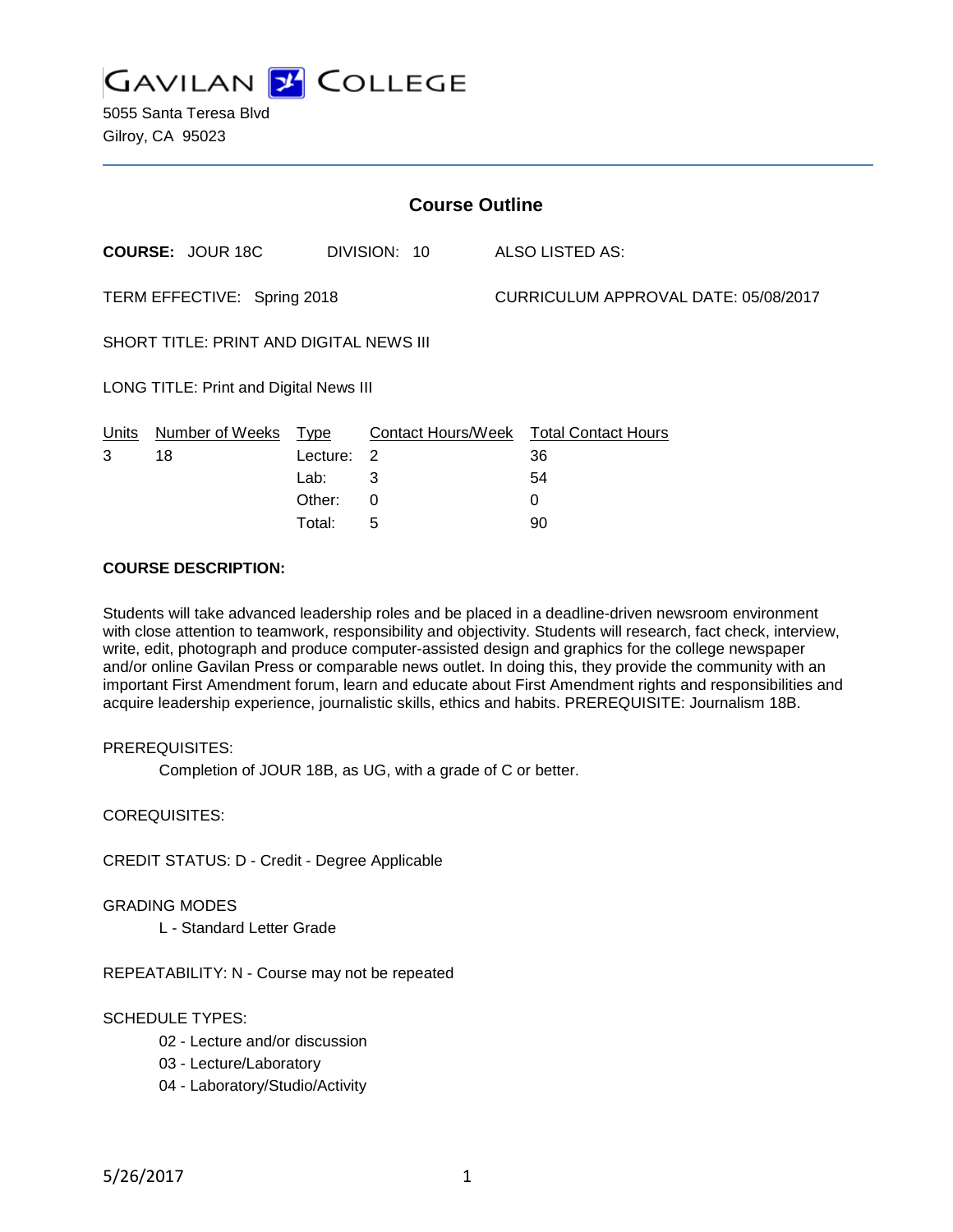## **STUDENT LEARNING OUTCOMES:**

1. Students define relevant news content, gather news information, edit news and information into publishable form with attention to accuracy, clarity, thoroughness, fairness, AP style, media law and ethics.

Measure of assessment: Written articles, graded homework

Year assessed, or planned year of assessment: 2018

Semester: Fall

2. Students develop news and feature stories into written, visual, audio, video or other multimedia formats, determine the best format for telling a story, and develop effective design and layout for story presentation.

Measure of assessment: Written articles, published multimedia articles, published print layout

Year assessed, or planned year of assessment: 2018

3. Students define and apply standard journalistic practices, practice constitutionally guaranteed freedom of the press while avoiding libel, employ best ethical practices, and differentiate between standard and substandard ethics.

Measure of assessment: Written articles, edited photographs, graded homework

Year assessed, or planned year of assessment: 2018

4. Students develop leadership and management skills as editors of writing, photography, layout and multimedia design and convey best practices during publication production and class critiques.

Measure of assessment: Written articles, edited articles, edited photography, published layouts, published multimedia design, lead class critiques.

# **CONTENT, STUDENT PERFORMANCE OBJECTIVES, OUT-OF-CLASS ASSIGNMENTS**

Curriculum Approval Date: 05/08/2017

TOPIC 1: 12 hours

Media ethics and legal issues; responsibilities of the intermediate level journalist and editor

Out-of-class assignments: Read and respond to project description. Define media ethics and libel and begin to interpret constitutionally guaranteed freedom of speech in.

Student Performance Objectives:

Articulate advanced principles of media ethics, roles and responsibilities of the intermediate level journalist and editor

TOPIC 2: 18 hours

Reporting and writing: lead others in production

Out-of-class assignments: Plan schedule for production of all issues.

Student Performance Objectives: Students will manage others in meeting initial deadlines and provide leadership in best use of production strategies.

TOPIC 3: 18 hours

Storytelling through written, visual, audio, video or other multimedia formats

Out-of-class assignments: Students will compare the presentation of news stories in three formats Student Performance Objectives: Students will distinguish between a story and its presentation and be able to state the distinguishing characteristics of each story format

TOPIC 4: 18 hours

Online journalism

Out-of-class assignments: Students will plan layout, prepare assets and post data for stories in online publication

Student Performance Objectives: Students will demonstrate the essential text and presentation elements of an online story

TOPIC 5: 18 hours

Broadcast journalism

Out-of-class assignments: Groups will prepare a news story for GAV-TV

Student Performance Objectives: Students will demonstrate the three essential elements of a television news story

TOPIC 6: 12 hours

5/26/2017 2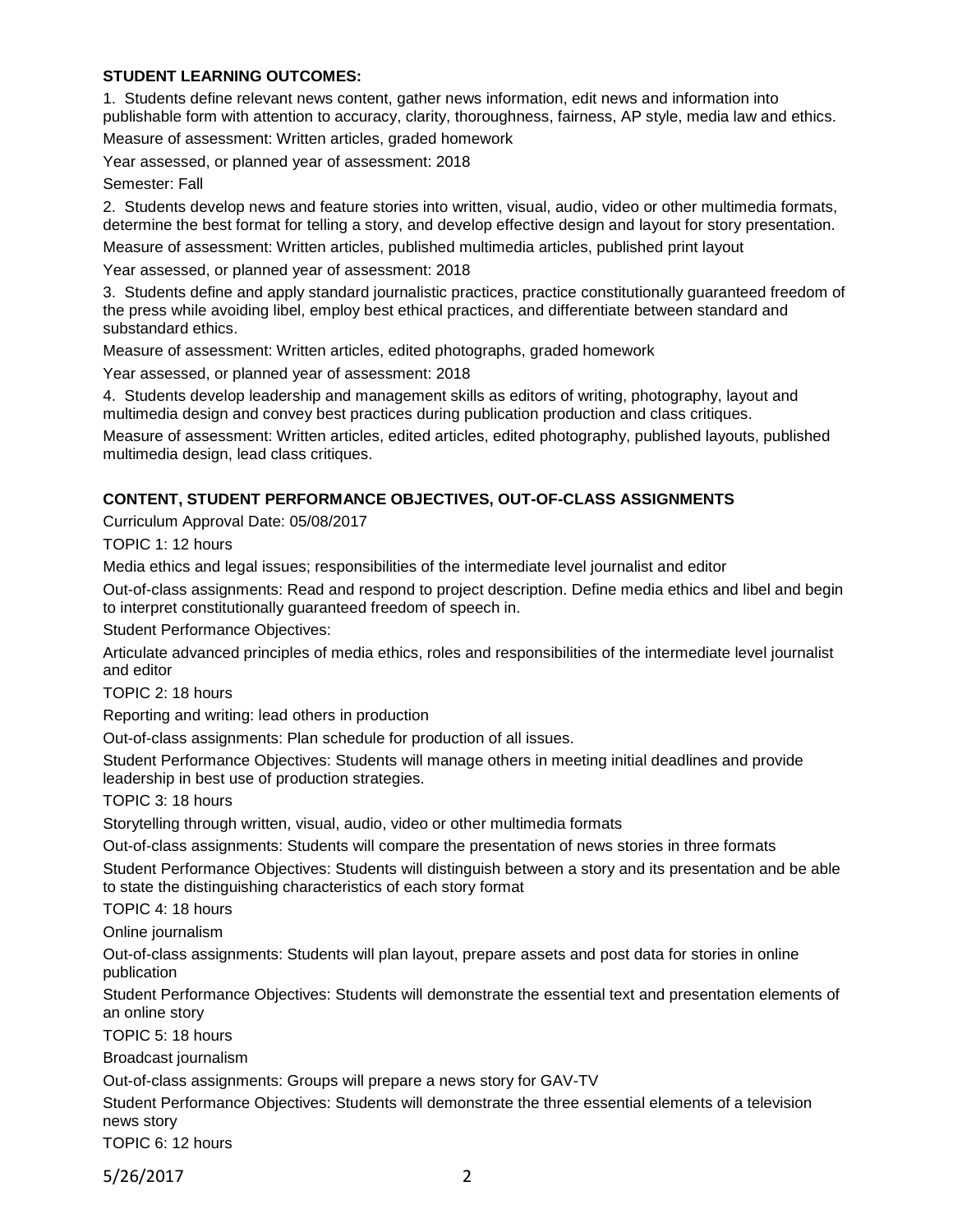### Photojournalism

Out-of-class assignments: Provide complete photographic coverage of an event for a college news story Student Performance Objectives: Students will successfully shoot, select, edit and post news photographs TOPIC 7: 12 hours

The business side of publishing: advertising, sales, distribution

Out-of-class assignments: Solicit two campus newspaper ads

Student Performance Objectives: Students will demonstrate techniques for seeking advertisers and augmenting readership

## **OUT OF CLASS ASSIGNMENTS:**

Required Outside Hours: 3

Assignment Description: Assignment Description: Students will attend an editorial meeting of a regional or national news publication to learn professional standards, teamwork and structure.

## **METHODS OF INSTRUCTION:**

Exercises, field work, coached one-on-one writing and planning, role plays, critique sessions.

### **METHODS OF EVALUATION:**

Writing assignments Percent of total grade: 20.00 % 20% - 30% Written homework; Term papers Problem-solving assignments Percent of total grade: 20.00 % 20% - 30% Field work Skill demonstrations Percent of total grade: 20.00 % 20% - 30% Class performance; Field work Objective examinations Percent of total grade: 20.00 %

## **REPRESENTATIVE TEXTBOOKS:**

Required Representative Textbooks Brooks, Kennedy, Moen, Ranly. Required: The Missouri Group, News Reporting and Writing, Bedford/St. Martin, 2017, or other appropriate college level text.. Boston, New York: Bedford/St. Martin,2017. ISBN: 978-319-06996-4 Reading Level of Text, Grade: 13 Verified by: Jan Jane Required Other Texts and Materials Associated Press, Associated Press Stylebook and Briefing on Media Law, Basic Books

## **ARTICULATION and CERTIFICATE INFORMATION**

Associate Degree: GAV C1, effective 200470 CSU GE: IGETC: CSU TRANSFER: Transferable CSU, effective 200470 UC TRANSFER: Not Transferable